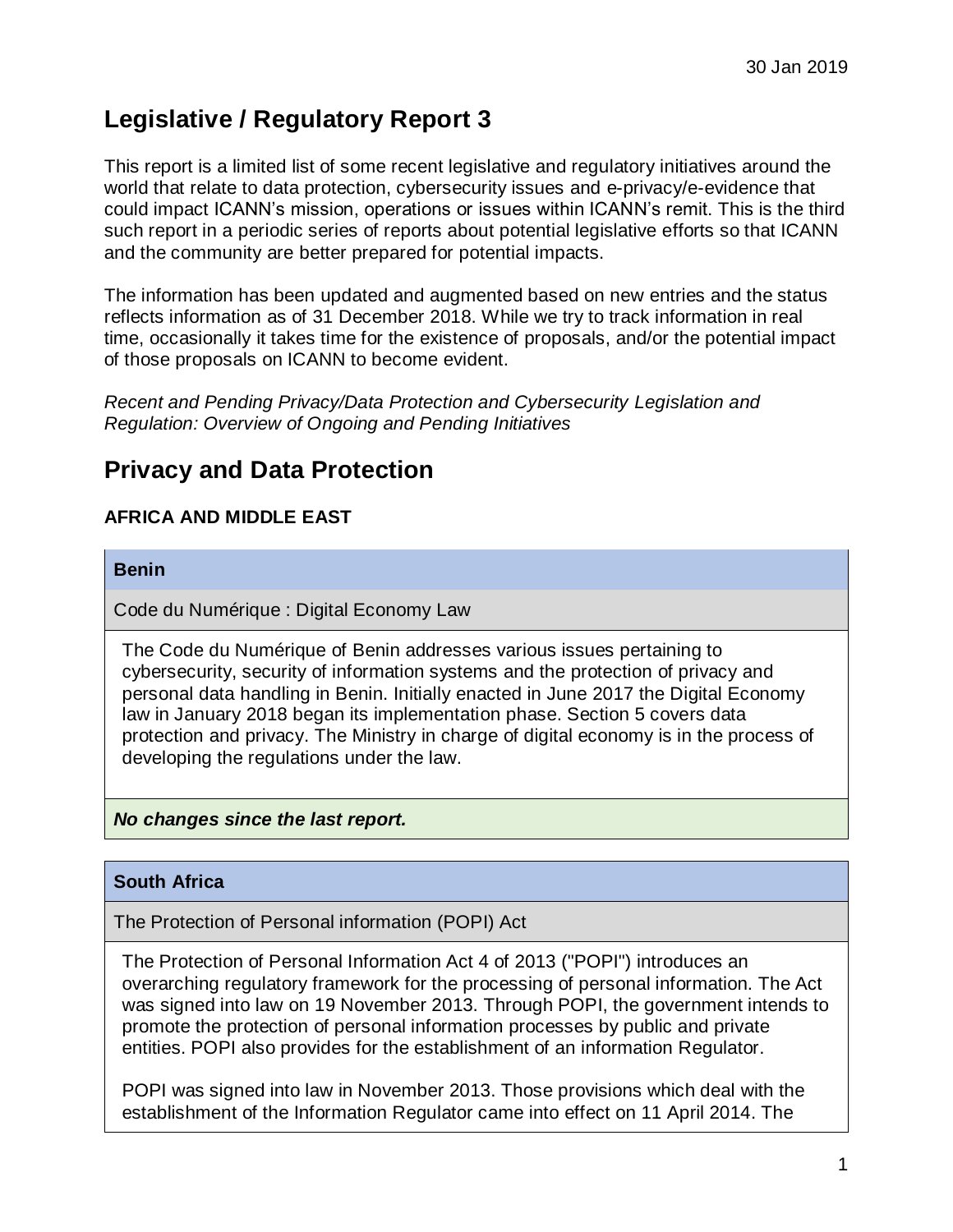process for appointing the Information Regulator began in April 2015 with a request from Parliament for the nomination of candidates. Since then the Portfolio Committee responsible for the nominations has held public consultations with relevant stakeholders regarding POPI and its relation to other legislation regarding access to and protection of information. Five candidates were nominated, and Parliament voted for the nominees to run the newly -formed office of the Information Regulator; three in a full-time capacity and two as part-time members. This recommendation has been referred to the Minister of Justice and Correctional Services.

*No changes since the last report.*

#### **Kenya**

The Data Protection Bill 2018

On 15 May 2018, Kenya published a draft data protection bill for public consultation Draft bill aims to harmonize existing legislation and provide an overarching regulatory framework for processing personal data in Kenya.

<http://parliament.go.ke/the-senate/house-business/bills> [http://parliament.go.ke/sites/default/files/2017-05/Data\\_Protection\\_Bill\\_2018.pdf](http://parliament.go.ke/sites/default/files/2017-05/Data_Protection_Bill_2018.pdf)

#### **Qatar**

Law No.13 of 2016 Concerning Personal Data Protection (DPL)

In November 2016, Qatar enacted DPL (Personal Data Protection) a specific law relating to data protection. The law was supposed to be implemented around mid-2017 but the government has had to provide an extension to allow organizations more time for compliance.

#### *No changes since the last report.*

#### **Bahrain**

Personal Information Protection Law

Law 30/2018 on protection of personal data was published on 19 July 2018 and will come into effect on 1 August 2019. The law addresses the protection of personal and private information and applies to every individual and every legal person (corporation) having a place of business in the Kingdom of Bahrain. The law is pending implementation.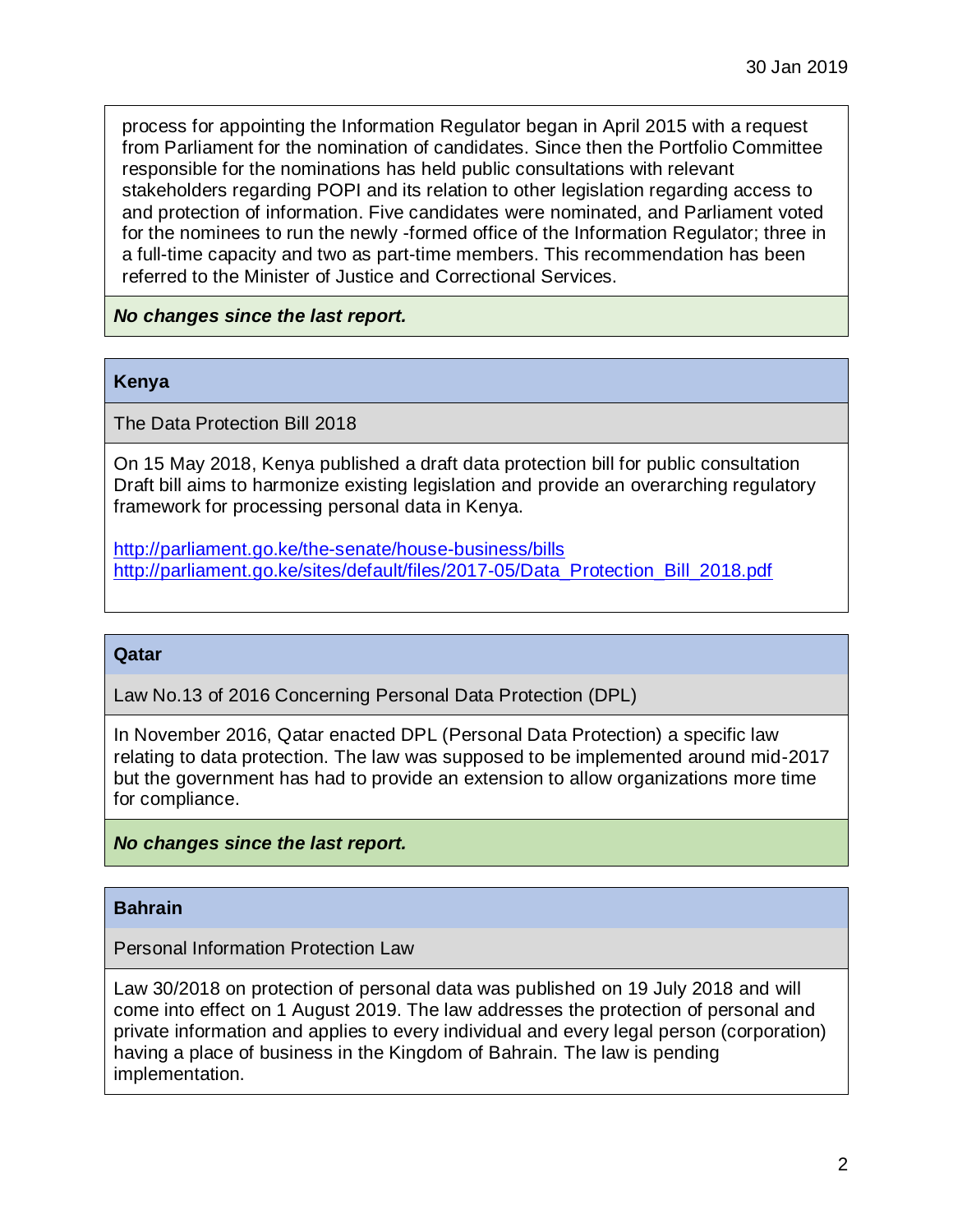### **Turkey**

Data Protection Law (DPL)

Similar in content to the GDPR the Turkish Data Protection Law (DPL) was enacted in April 2016. The Law was implemented during a two-year transitional period, whereby various provisions entered into force at different times. The DPL originates from the European Union Directive 95/46/EC. The Personal Data Protection Board is the national supervisory authority in Turkey and has published draft versions of the secondary legislation and booklets on implementation. The DPL deals with data processing grounds, purpose limitation, definitions of consent, and cross border transfers of data.

#### *No changes since the last report.*

#### **Lebanon**

e-transactions

Parliament has endorsed a e-transaction law governing digital documents and contracts for individuals and businesses including legal rights and penal provisions for the misuse of data, privacy, and modification.

<http://www.ict.pcm.gov.lb/ict/English/DocumentsDetails.aspx?pageid=859>

Please see the Presidency of the Council of Ministers website [www.ict.pcm.gov.lb](http://www.ict.pcm.gov.lb/)

#### **Morocco and Tunisia**

Data Privacy Laws

Morocco and Tunisia have had public debates and discussions about updating existing data privacy laws to provide more protection of the processing of personal data and the possibility of bringing national frameworks closer to the EU General Data Protection Regulation while still reflecting local requirements.

## **ASIA PACIFIC**

#### **India**

India Proposed Data Protection Framework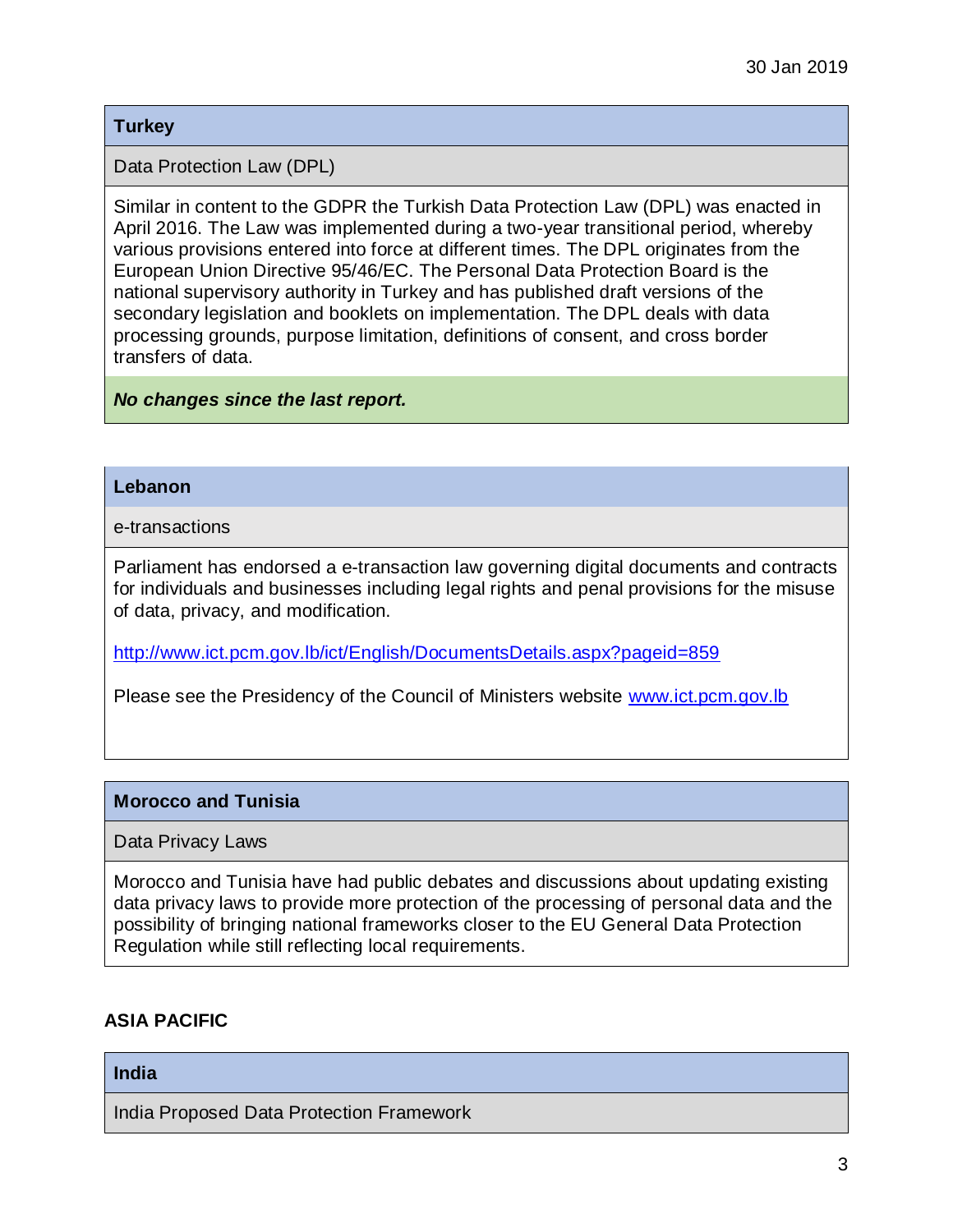The Government of India plans to bring legislation which will define individual's right to privacy as per the Constitution of India. The key issues covered in a white paper that the Government of India issued seem to suggest conceptual reliance on the European GDPR process. The Government set up an expert committee in August 2017. In November 2017 the committee published a white paper - detailing all issues related to the subject and in the India context - for public comments. Open house discussions have been organized in several Indian cities. Based on inputs received, a draft law will be proposed. The Personal Data Protection Bill of 2018 had been expected to be placed for ratification in both houses of parliament during the Winter session of Parliament which ran from 11 December 2018 to 8 January 2019, but that did not happen. Now that Parliament is in recess and there are general elections in April 2019 it is not anticipated that the bill will be discussed until later in 2019.

White paper:<http://bit.ly/2n22joJ>

National Digital Communications Policy 2018

First released for public comment 1 May 2018, the National Digital Communications Policy was approved by the Cabinet of Ministers on 26 September and notified by the Government on 22 October 2018 and the policy is now in force. Among other provisions it establishes a Data Protection Regime by harmonizing communication law and insuring data protection and security principles are applied and enforced. This includes assuring security of digital communications

#### **China**

Cybersecurity Law Implementation

To implement the Cybersecurity Law referenced below in the Cybersecurity section of this report, three documents have been released, with final versions still to be determined:

- The Cyberspace Administration of China (CAC) released the first draft of Measures for the Security Assessment of Transborder Transfer of Personal Information and Important Data on 11 April 2017. The draft measures specify the content and criteria of conducting the security assessment. Network operators will undergo governmental assessment if they transfer more than 1000 GB of data or data on more than 500,000 people from China to abroad. For data transfers below that threshold self-assessment will apply.
- The National Information Security Standardization Technical Committee released a second draft of Guidelines for Trans border Data Transfer Security Assessment on 30 August 2017. It further clarified the definition of cross-border data transfer and the conditions that initiate government security assessment.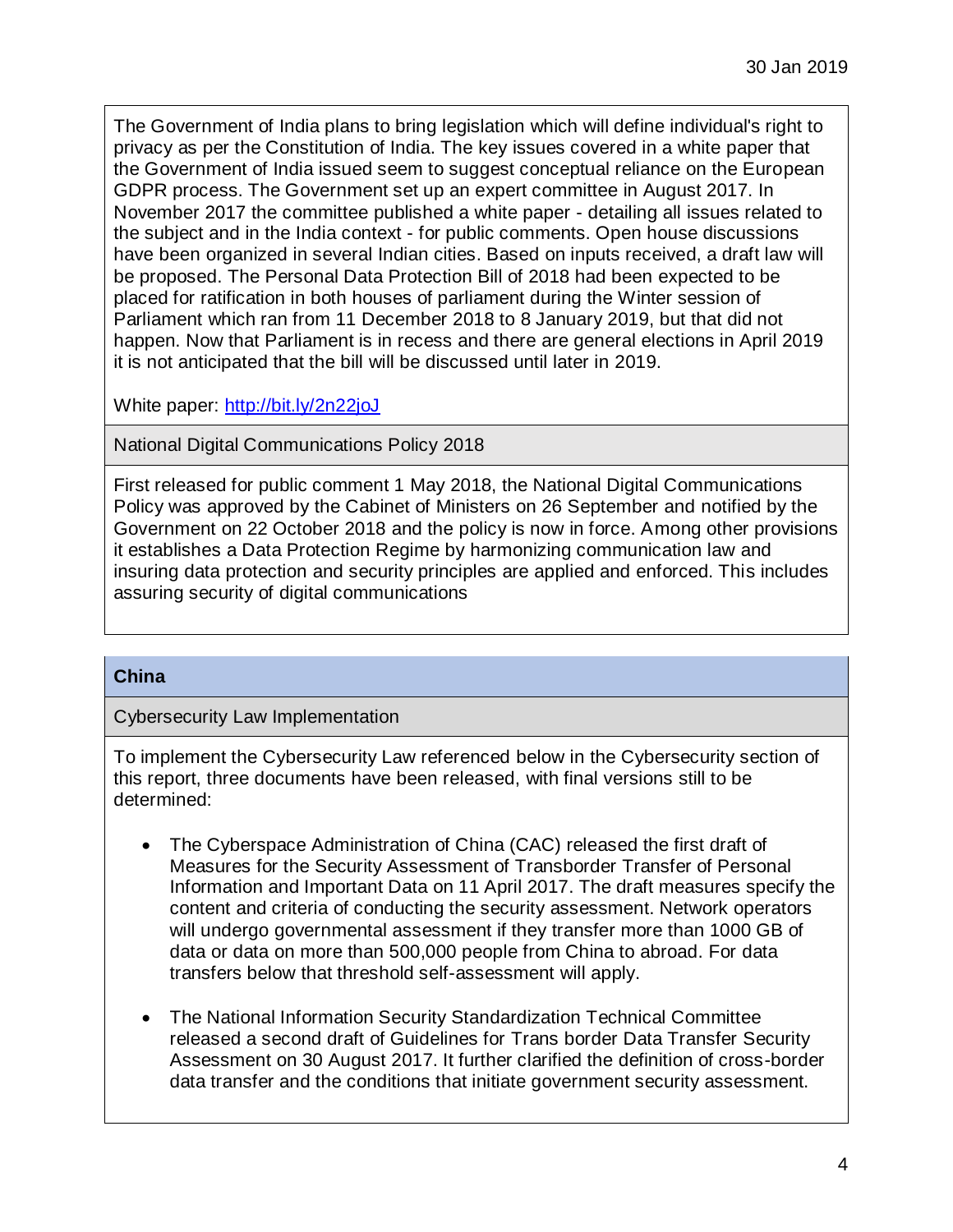CAC released the first draft of Regulation on the Protection of Critical Information Infrastructure (CII) on 10 July 2017. The draft regulation clarified the scope of CII and elaborated on how CII operators should protect their networks against cybersecurity threats. It also set out additional obligations for CII operators, including cooperating with the relevant government agencies to conduct spot inspections.

## **EUROPE**

### **European Union**

General Data Protection Regulation (GDPR)

The EU General Data Protection Regulation (GDPR) replaces the Data Protection Directive 95/46/EC and was designed to harmonize data privacy laws across Europe, to protect and empower all EU citizens data privacy and to reshape the way organizations across the region approach data privacy. It came into force on 25 May 2018.

No changes since the last report.

e-Privacy Regulation

Proposal for a Regulation of the European Parliament and of the Council concerning the respect for private life and the protection of personal data in electronic communications and repealing Directive 2002/58/EC (Regulation on Privacy and Electronic Communications). Main elements of the proposal:

- It provides updated privacy rules in light of the revision of the GDPR & tries to ensure consistency between both instruments.
- It extends scope to cover Over-The-Top (OTT) media services and protects the confidentiality of the device.
- It sets Do Not Track (DNT) as an option in browser settings; websites may still obtain the consent of the user at website level
- It aims to achieve greater harmonization among Member States by transforming this Directive into a Regulation applicable uniformly across EU Member states.

The proposed Regulation is under negotiation at the EU co-legislators' level (the European Parliament and the Council).

Proposed text of the Regulation:

[http://www.europarl.europa.eu/oeil/popups/ficheprocedure.do?reference=2017/0003\(C](http://www.europarl.europa.eu/oeil/popups/ficheprocedure.do?reference=2017/0003(COD)&l=en) [OD\)&l=en](http://www.europarl.europa.eu/oeil/popups/ficheprocedure.do?reference=2017/0003(COD)&l=en)

*No changes since the last report.*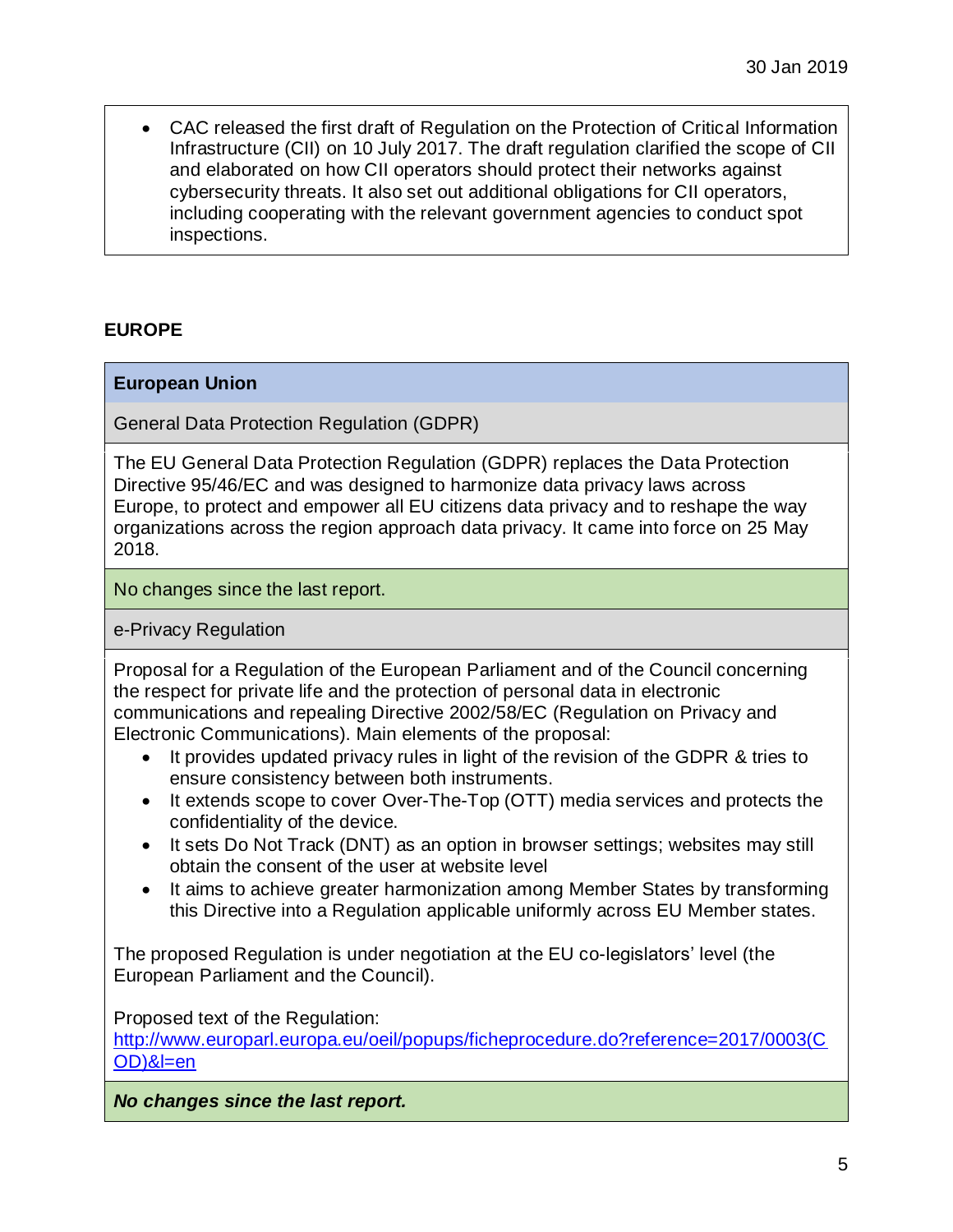Regulation on a framework for the free flow of non-personal data in the European Union

Policy objective – to support the free-flow of non-personal data as a pre-requisite for a competitive data economy within the Digital Single Market. To ensure the free flow of data this regulation is intended to allow companies and public administrations to store and process non-personal data wherever they choose in the EU. To achieve this, the proposed regulation restricts data location restrictions imposed by Member States' legislation. The proposed Regulation is under negotiation at the EU co-legislators' level.

Background to the proposal and the proposed regulation is at: <https://ec.europa.eu/digital-single-market/en/free-flow-non-personal-data> and https://ec.europa.eu/digital-single-market/en/news/proposal-regulation-europeanparliament-and-council-framework-free-flow-non-personal-data

#### **Russia**

"Yarovaya Law" (Anti-terrorism amendments)

Originally signed into law 6 July 2016, the laws had a partial compliance deadline of 1 July 2018, with a full implementation deadline of 1 October 2018.

The amendments affect telecom operators and Internet providers included in the register of information disseminators on the Internet, a Russian registry maintained by Internet watchdog Roskomnadozr. Large foreign service providers not in the register, do not currently fall under the law. The register-listed service providers are required to store text messages, voice information, images, sounds, video, and other electronic messages of users, including user correspondence for six months, and metadata for three years. In addition, cellular operators and Internet providers must provide information to law enforcement agencies upon request and without a court order and provide encryption keys to relevant security agencies

#### *No changes since the last report.*

## **LATIN AMERICA - CARIBBEAN**

#### **Brazil**

General Data Protection Regulation (LGPD)

The General Data Protection Regulation (LGPD) requires that any company that gathers, and processes personal data, (such as name, address, email, among others) obtained by electronic or physical means, needs the consent of the owner of such information. The Bill grants the data owner the right to access his collected information and correct it and obligates companies to inform data owners immediately if any data leaks occur. The LGPD also provides for the creation of a regulatory body to manage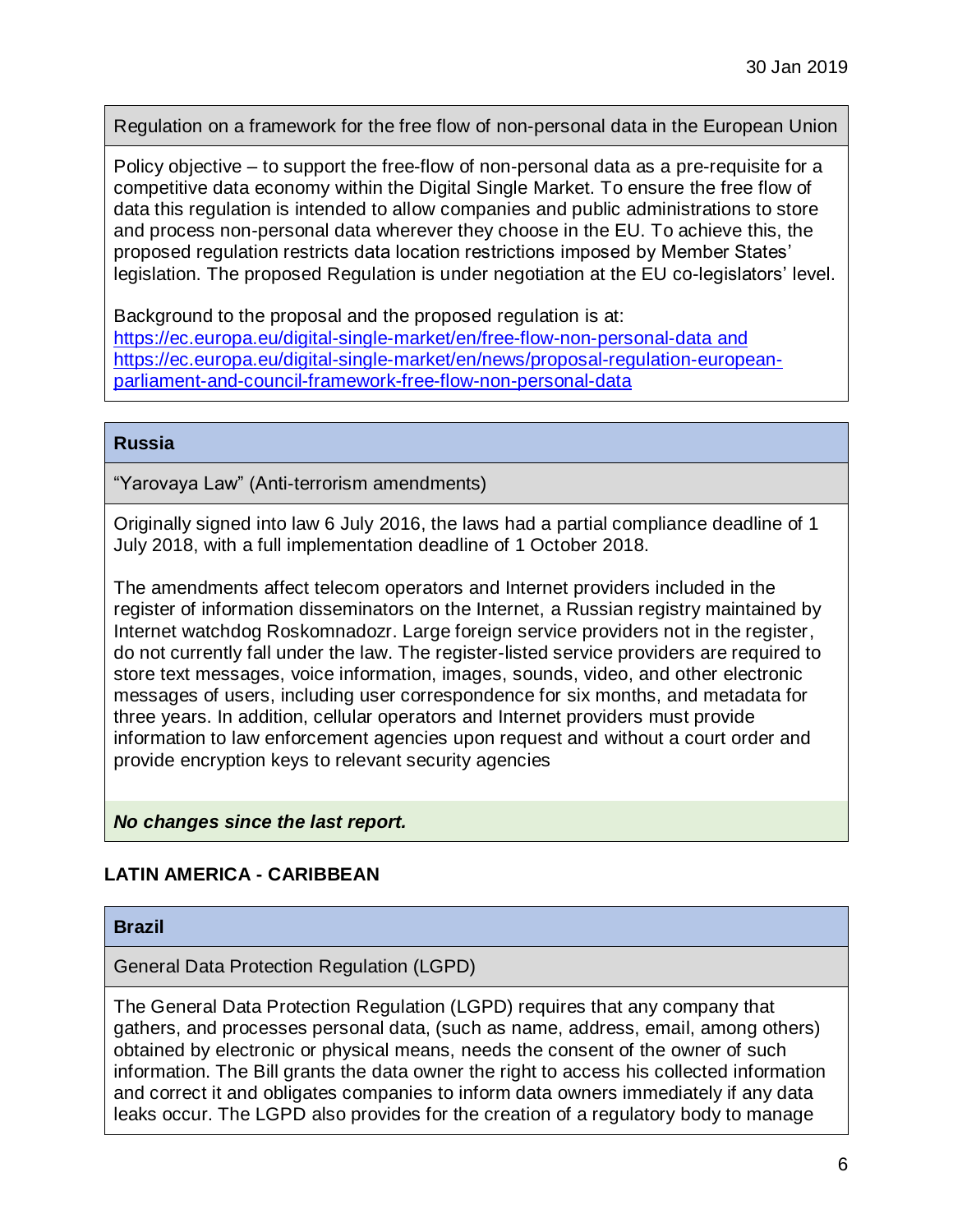these issues. The draft of the LGPD was approved by the Senate and sent to the President on 10 July 2018.

#### **Chile**

Personal Data Protection Law No. 19628

A consolidated bill to amend the Personal Data Protection Law was approved by the Senate in April 2018. The amendments establish general provisions regarding personal data processed by third parties including informing data subjects of the purpose for which the data will be stored and securing written consent. The amended law also designs the new Chilean Personal Data Protection Agency. Lawmakers have been working on a reform of the law for several years and that legislative process is still underway.

#### *To date, Privacy, Data Protection and Data Retention legislations have been passed or are in discussion in Columbia, Mexico, and Peru.*

### **NORTH AMERICA**

#### **United States**

Clarifying Lawful Overseas Use of Data Act (CLOUD). Enacted March 23, 2018

The Clarifying Lawful Overseas Use of Data (CLOUD) Act amended the Stored Communications Act (SCA) of 1986 to allow federal law enforcement to compel USbased tech companies via warrant or subpoena to provide requested data stored on servers regardless of the location of the servers (whether or not the data is stored on US or on foreign soil). The CLOUD Act expanded the geographic reach of the SCA but does not change who is subject to the SCA (providers of electronic communications services and remote computing services) or what type of data is subject to law enforcement request (content of electronic communications and cloud stored documents, as well as non-content data relating to electronic communication such as transmission records and user-account information.)

The CLOUD Act asserts that US data and communication companies must, when requested by US law enforcement warrant, provide stored data for U.S. citizens on any server the companies own and operate. It also provides mechanisms for the companies or the courts to reject or challenge these requests/warrants on the basis that the request violates the privacy rights applicable within the foreign country in which the data is stored. The CLOUD Act also provides for foreign law enforcement agencies expedited alternative to mutual legal assistance treaties (MLATs) through "executive agreements"; the Executive Branch is given the ability to enter into bi-lateral agreements with foreign countries.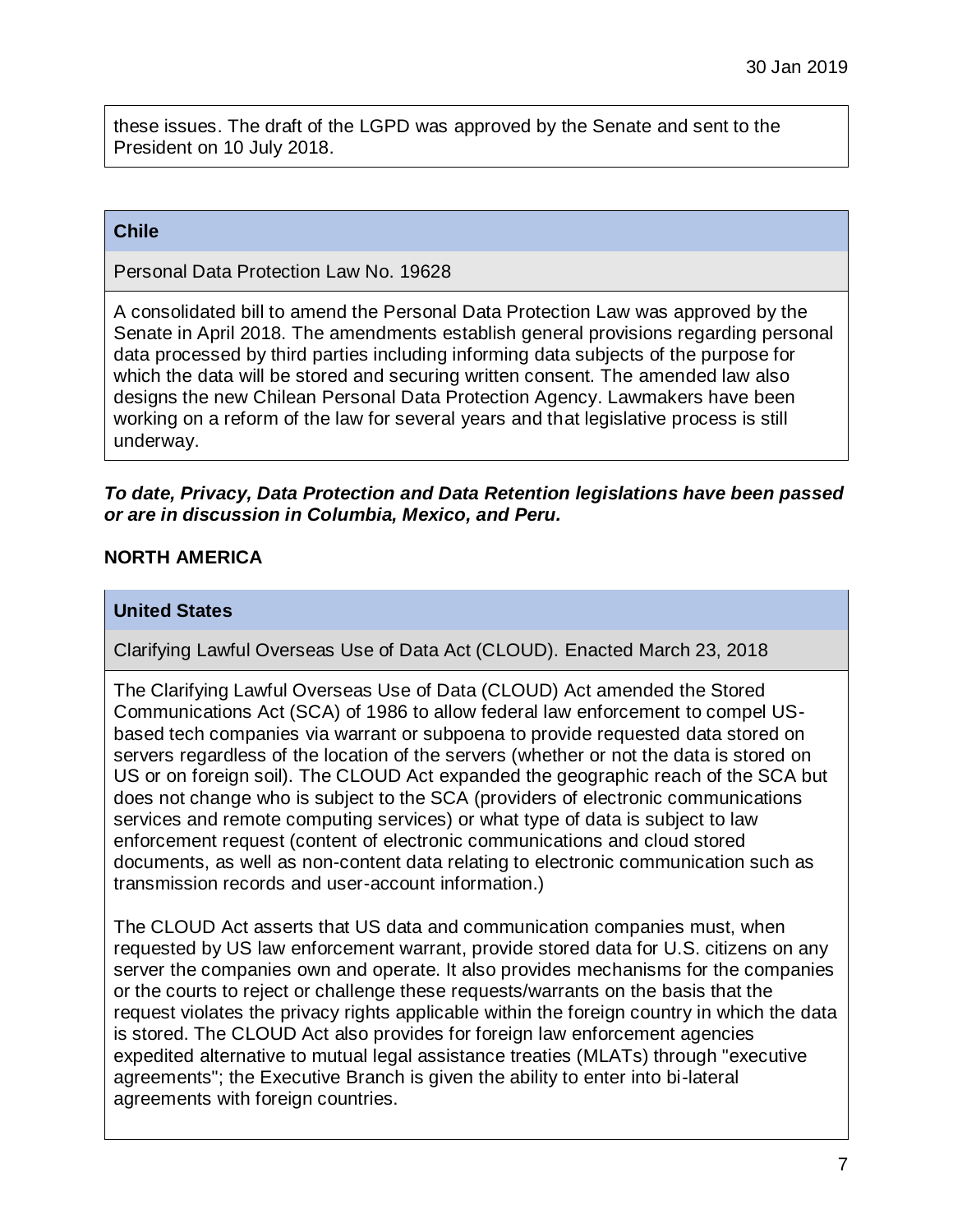Previously to this change, foreign law enforcement agencies were generally directed to submit a request for mutual legal assistance to the US Department of Justice, which then made the data request to the US provider so that the requests were under the law enforcement exemption in the SCA. The CLOUD Act permits foreign law enforcement agencies from countries with an Executive Agreement with the US Government to make requests directly to the US service providers as long as the data request: identifies a specific person, account, address, or personal device; is limited in time and scope; is for the purpose of obtaining information related to a serious crime, including terrorism; is supported by articulatable and credible facts; and remains subject to review by a court. A provider may still move to modify or quash a data request if it reasonably believes the customer or subscriber is not a US person and does not reside in the US, and that the disclosure would create a material risk the provider would violate the laws of the foreign government.

*No changes since the last report.*

# **Cybersecurity**

## **AFRICA**

## **African Union**

The Africa Union Convention on Cybersecurity and Personal Data

The Africa Union Convention on Cybersecurity and Personal Data was proposed in 2014; it is yet to be ratified by the required minimum of 15 members states. [https://au.int/en/treaties/african-union-convention-cyber-security-and-personal-data](https://au.int/en/treaties/african-union-convention-cyber-security-and-personal-data-protection)[protection](https://au.int/en/treaties/african-union-convention-cyber-security-and-personal-data-protection)

*No changes since the last report.*

## **ASIA PACIFIC**

#### **Australia**

Assistance and Access Bill (Anti-Encryption Bill)

The legislation has passed the Australian House of Representatives but is yet to become law. Once confirmed, this legislation will require technical companies to assist law enforcement to bypass encryption in private messaging apps, as long as the backdoors do not constitute a systemic weakness in the service's security.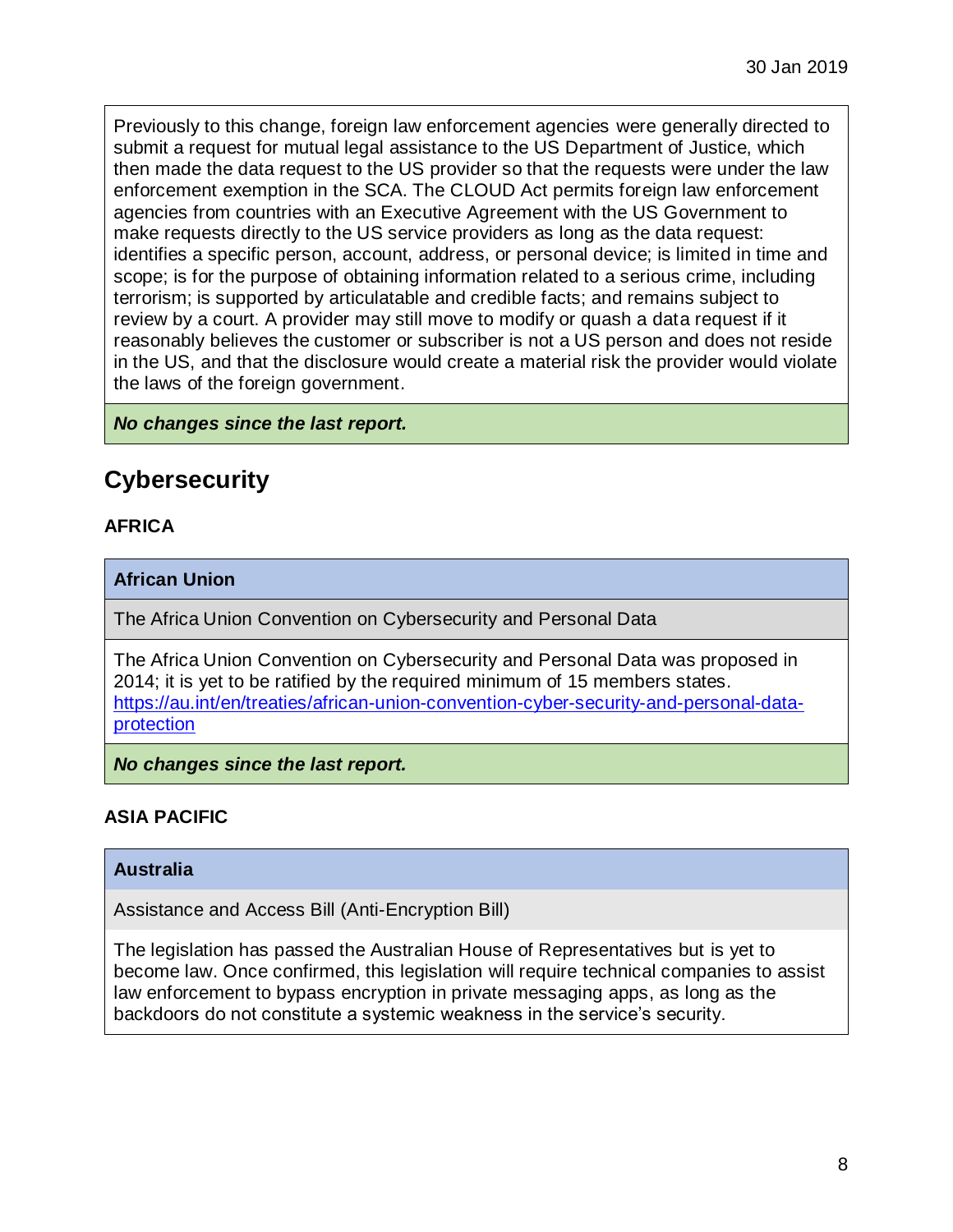#### **China**

#### Cybersecurity Law

The Cybersecurity Law states the requirements for the collection, use and protection of personal information, presents a definition of network operators and security requirements, and places greater demands on the protection of "critical information infrastructure." It requires that personal information/important data collected or generated in China to be stored domestically, and if data is transferred abroad it needs to go through a security assessment. It is worth noting that the law is general; enforcement of the law will depend on the publication of the relevant measures and guidelines.

Registration data must be stored within China. Combined with Cyberspace Administration of China's (CAC) Measures for the Security Assessment of Trans border Transfer of Personal Information and Important Data, companies must undergo governmental assessment if they transfer more than 1000 GB data or data on more than 500,000 people from China to abroad. Otherwise, self-assessment will be conducted.

The Law was passed in November 2016 and came into effect on 1 June 2017. See Privacy and Data Protection section above for companion legislation

## *No changes since the last report.*

## **EUROPE**

#### **European Union**

EU Cybersecurity Agency (ENISA) and information and communication technology cybersecurity certification (Cybersecurity Act)

**Main elements of the proposal:** Voluntary European Cybersecurity certification framework to enable creation of individual EU certification schemes for ICT products and services. The proposed legislation is still under negotiation by the co-legislators (European Parliament and Council). Some issues still under discussion include, identifying who has the initiative to start work on certificates, and whether some sectors should be legally obligated to certify products

Text of the proposal:

[http://www.europarl.europa.eu/oeil/popups/ficheprocedure.do?reference=2017/0225\(C](https://oeil.secure.europarl.europa.eu/oeil/popups/ficheprocedure.do?reference=2017/0225(C%20OD)&l=en)  [OD\)&l=en](https://oeil.secure.europarl.europa.eu/oeil/popups/ficheprocedure.do?reference=2017/0225(C%20OD)&l=en)

The proposed regulation is still under negotiation.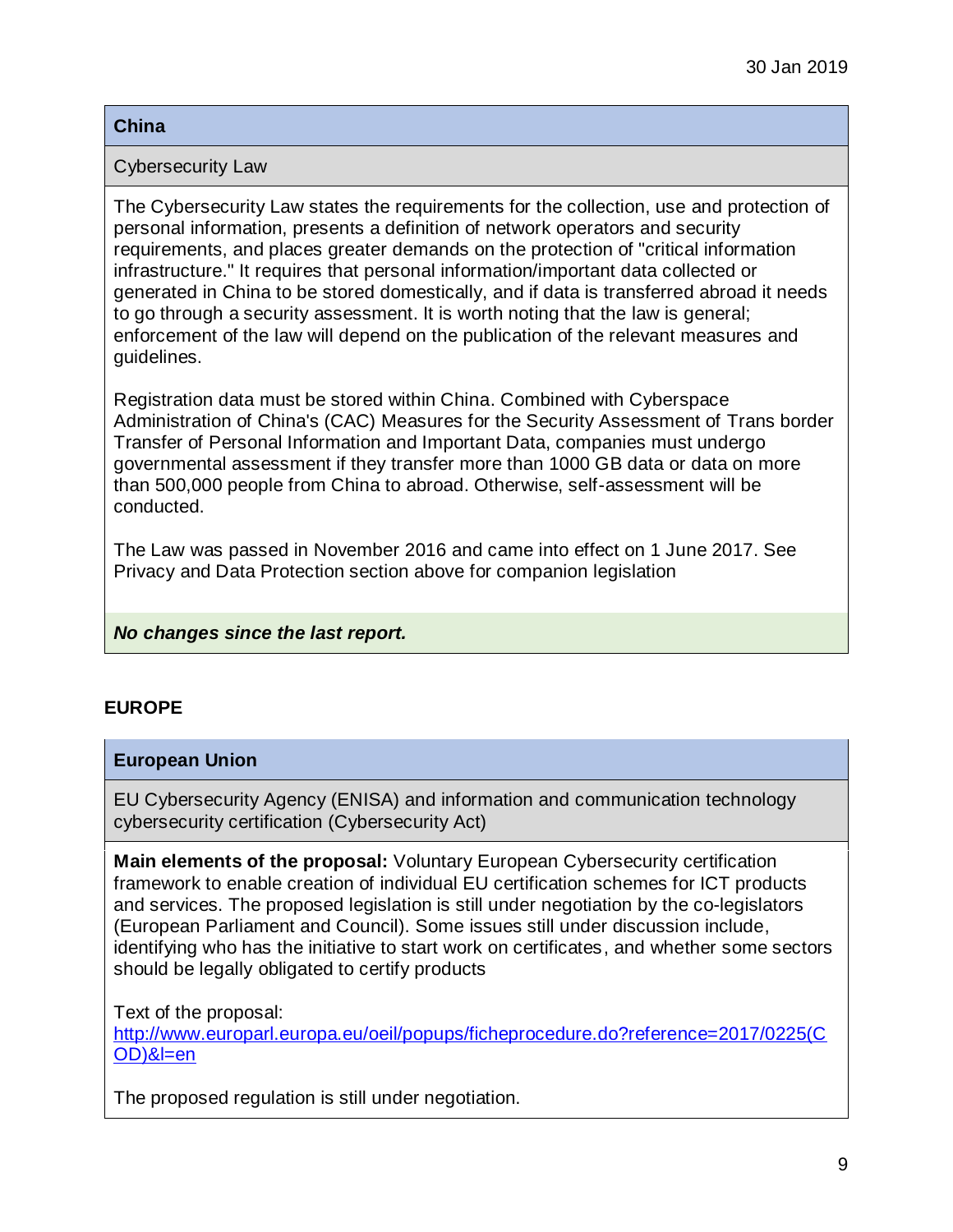EU Directive on Security of Network and Information Systems (NIS)

Part of the EU cybersecurity strategy led by 3 EU Commission Directorate-Generals (CONNECT, JUST and HOME - and European External Action Service (EEAS)). First published in July 2016, the directive has been adopted at the level of the EU Council and the Parliament. The deadline for national transposition by the EU member states was 9 May 2018. The aims of the directive:

- Improving cyber security capabilities at the national level.
- Increasing cooperation on cyber security among EU member states.
- Introducing security measures and incident reporting obligations for Operators of Essential Services (OESs) in Critical National Infrastructure (CNI) and Digital Service Providers (DSPs).

Member States are responsible for determining which entities meet the criteria of the definition of OESs, including whether IXPs, DNS Service Providers; TLD name registries are OESs. The list of identified operators should be reviewed regularly by Member States and updated when necessary. NIS covers 'operators of essential services'; but the process of determining which services are treated as 'operators of essential services' is still underway. Therefore, the legislation is still pending implementation until the categorization of services are completed.

[https://eur-lex.europa.eu/legal](https://eur-lex.europa.eu/legal-content/EN/TXT/PDF/?uri=OJ:L:2016:194:FULL&from=FR)[content/EN/TXT/PDF/?uri=OJ:L:2016:194:FULL&from=FR](https://eur-lex.europa.eu/legal-content/EN/TXT/PDF/?uri=OJ:L:2016:194:FULL&from=FR)

#### E-evidence

The Commission proposed and published on 17 April 2018 new rules in the form of an Electronic Evidence [Regulation](http://eur-lex.europa.eu/legal-content/EN/TXT/?qid=1524129181403&uri=COM:2018:225:FIN) and a [Directive.](http://eur-lex.europa.eu/legal-content/EN/TXT/?qid=1524129181403&uri=COM:2018:226:FIN)

By introducing the regulation proposal on European Production and Preservation Orders for electronic evidence in criminal matters, it aims to improve the facilitation, securing, and gathering of electronic evidence stored, or held by service providers in another jurisdiction. The Regulation is complemented by a Directive laying down rules on the legal representation in the Union of certain service providers for the purposes of gathering evidence in the framework of criminal proceedings.

Providers of Internet infrastructure such as IP address and domain name registries, domain name registrars and associated privacy and proxy services are within the scope of the proposed legislation.

The proposed regulation is still under negotiation.

Proposed regulation:

[https://ec.europa.eu/info/files/proposal-regulation-cross-border-access-e-evidence\\_en](https://ec.europa.eu/info/files/proposal-regulation-cross-border-access-e-evidence_en)

Directive: [https://ec.europa.eu/info/files/proposal-regulation-cross-border-access-e](https://ec.europa.eu/info/files/proposal-regulation-cross-border-access-e-evidence_en)[evidence\\_en](https://ec.europa.eu/info/files/proposal-regulation-cross-border-access-e-evidence_en)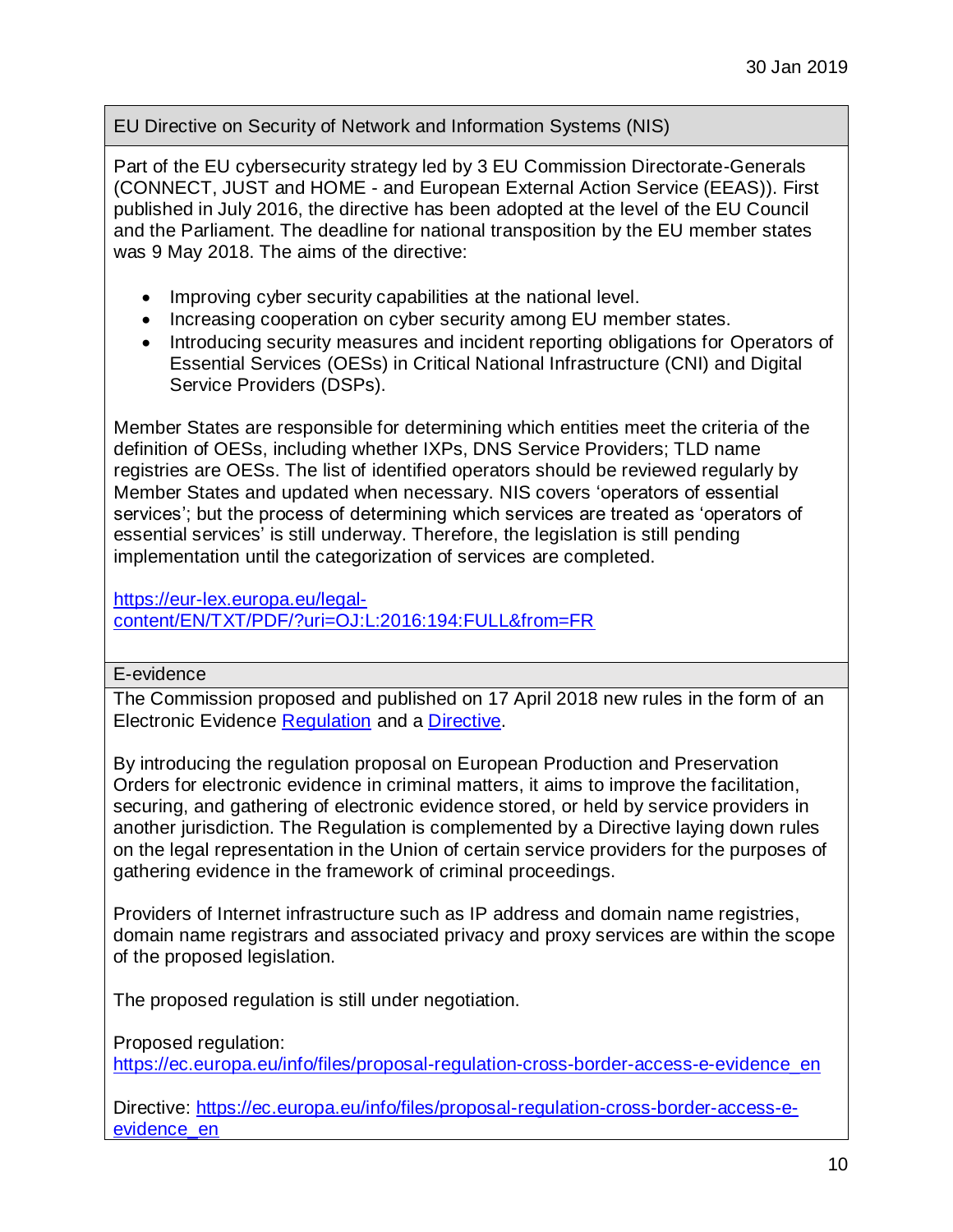#### **Russia**

### Sovereign RuNet legislation

Proposed legislation was submitted to the State Duma (Russian Parliament) at the end of 2018 to create autonomy for the operation of RuNet. The proposal is meant to ensure continued operation of the Russian segment of the Internet in the case of disconnection from foreign servers.

The proposed legislation would create the mechanism for setting up rules for traffic routing which would create "an infrastructure that allows to ensure the operability of Russian Internet resources in case of impossibility of connecting Russian telecom operators to overseas root servers of the Internet."

All network operators would be required to install "technical means" allowing the determination of the source and direction of all traffic and thus to ensure network operators abide by the routing rules (or amendments to them) as prescribed by the regulator (RosComNadzor) to counter threats when required. In cases of threats to the integrity, stability and security of the functioning of the Internet in the country, the service will exercise centralized network management in a manner determined by the government. Additionally, there has to be equipment installed to allow filtering online resources with content prohibited in Russia. This system of organizing the exchange of traffic on the Russian territory must pass only through identified IXPs and according to certain rules to be specified. The legislation requires IXP owners notify RosComNadzor of their activities, ASs and routes used and the usage of software and hardware in compliance with the regulator's requirements.

It is also proposed to create a national system for obtaining information on domain names and network addresses, a certain registry that will duplicate the list of domain names and autonomous system numbers delegated to Russian users.

[http://asozd2c.duma.gov.ru](http://asozd2c.duma.gov.ru/)  [http://asozd2c.duma.gov.ru/addwork/scans.nsf/ID/E794ACF3791E3C7B43258363004A](http://asozd2c.duma.gov.ru/addwork/scans.nsf/ID/E794ACF3791E3C7B43258363004AC230/$FILE/608767-7_14122018_0138233894-1.pdf?OpenElement) [C230/\\$FILE/608767-7\\_14122018\\_0138233894-1.pdf?OpenElement](http://asozd2c.duma.gov.ru/addwork/scans.nsf/ID/E794ACF3791E3C7B43258363004AC230/$FILE/608767-7_14122018_0138233894-1.pdf?OpenElement)

Draft law to be discussed in the Douma in early 2019